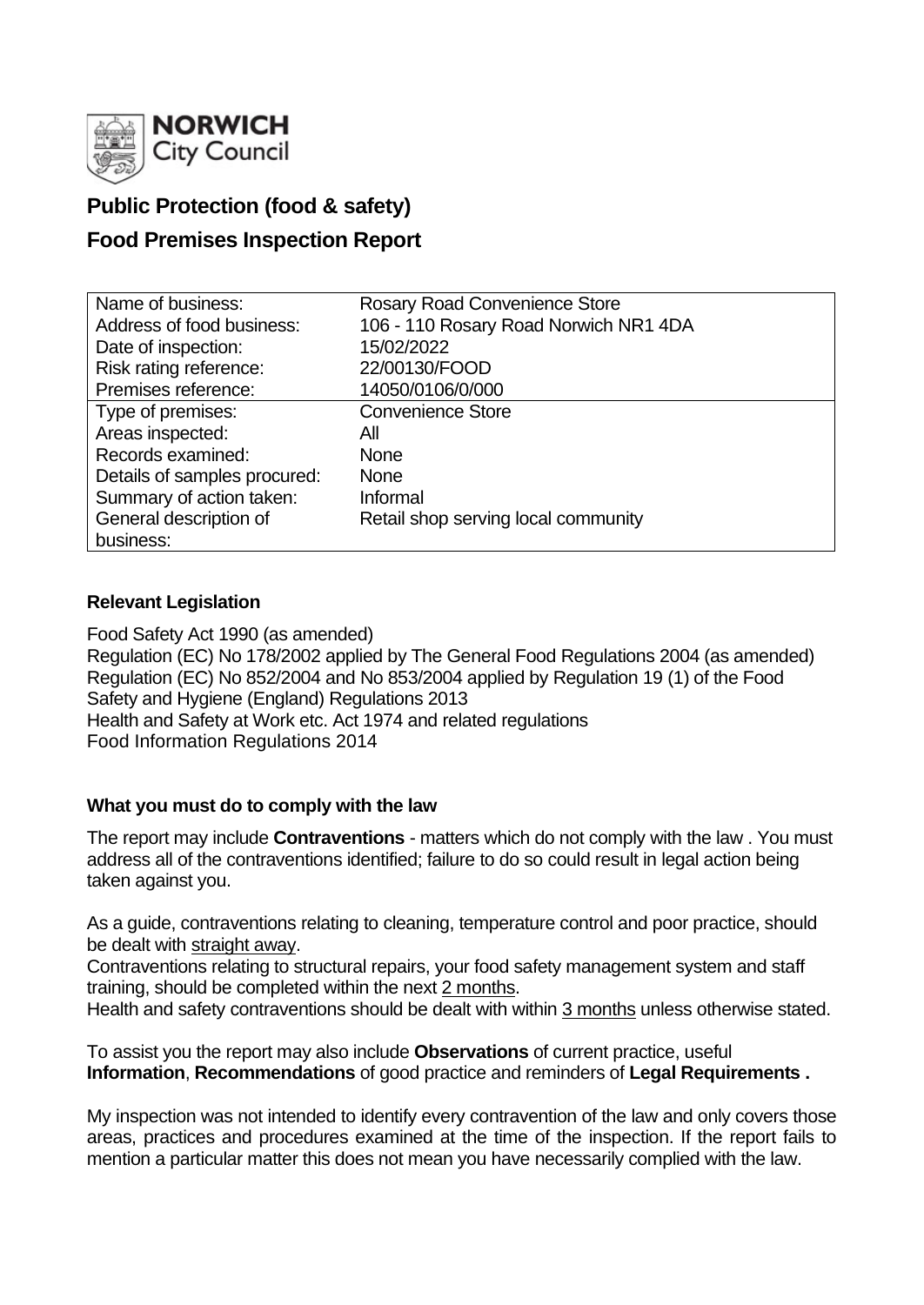# **FOOD SAFETY**

### **How we calculate your Food Hygiene Rating:**

The food safety section has been divided into the three areas which you are scored against for the hygiene rating: 1. food hygiene and safety procedures, 2. structural requirements and 3. confidence in management/control procedures. Each section begins with a summary of what was observed and the score you have been given. Details of how these scores combine to produce your overall food hygiene rating are shown in the table.

| <b>Compliance Area</b>                     |          |    |           | <b>You Score</b> |           |    |           |    |                 |
|--------------------------------------------|----------|----|-----------|------------------|-----------|----|-----------|----|-----------------|
| Food Hygiene and Safety                    |          |    |           | 0                | 5         | 10 | 15        | 20 | 25              |
| <b>Structure and Cleaning</b>              |          |    |           | $\overline{0}$   | 5         | 10 | 15        | 20 | 25 <sub>1</sub> |
| Confidence in management & control systems |          |    |           | $\overline{0}$   | 5.        | 10 | 15        | 20 | 30              |
|                                            |          |    |           |                  |           |    |           |    |                 |
| <b>Your Total score</b>                    | $0 - 15$ | 20 | $25 - 30$ |                  | $35 - 40$ |    | $45 - 50$ |    | > 50            |
| <b>Your Worst score</b>                    | 5        | 10 | 10        |                  | 15        |    | 20        |    |                 |
|                                            |          |    |           |                  |           |    |           |    |                 |
| <b>Your Rating is</b>                      | 5        | 4  |           | 3                | 2         |    |           |    | $\Omega$        |

Your Food Hygiene Rating is 4 - a good standard



# **1. Food Hygiene and Safety**

Food Hygiene standards are excellent. You demonstrated full compliance with legal requirements. You have safe food handling practices and procedures and all the necessary control measures to prevent cross-contamination are in place. **(Score 0)**

# **2. Structure and Cleaning**

The structure facilities and standard of cleaning and maintenance are all of a good standard and only minor repairs and/or improvements are required. Pest control and waste disposal provisions are adequate. The minor contraventions require your attention. **(Score 5)**

### Cleaning of Structure

**Contravention** The following items were dirty and require more frequent and thorough cleaning:

- floor/wall junctions
- ceiling
- hand contact surfaces such as light swiches and door handles